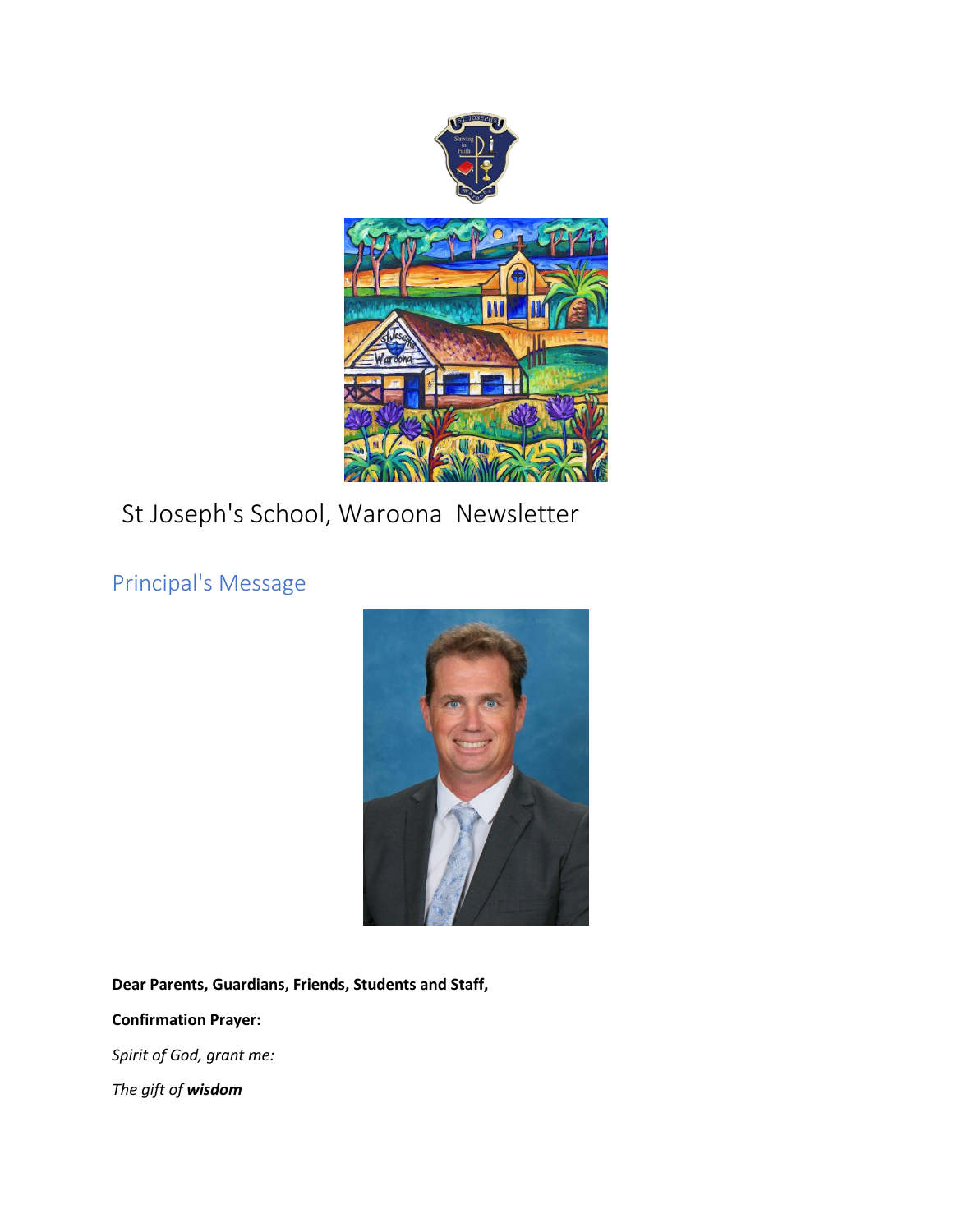*To see the world through your eyes, The gift of counsel To make difficult decisions, The gifts of knowledge and understanding, To use my mind to know you and to love you, The gift of fortitude To have the courage to live in the faith Despite the difficulties and disappointments, The gift of piety To be able to express my special love And commitment to you, And the right kind of awesome fear That makes me pause to wonder and revere God's Love.*

*Amen.*

#### **Confirmation:**

We wish all our candidates for Confirmation to enjoy their special sacrament and receive the seven gifts mentioned above. Thank you to Father Tony, Father Con, Mrs Fuller, Mr Wells, Mrs Snell, Mrs Landwehr and everyone who assisted them in their preparation for Confirmation.

#### **Christmas Concert:**

This Thursday we have our annual Christmas concert and we warmly invite all families to attend and enjoy this special community evening. This year we are introducing awards to the evening. Please be COVID-19 safe; maintain social distancing between adults, do not attend if unwell and practice good hand hygiene. Our cleaning staff will be continuously cleaning the bathrooms to meet COVID-19 safety requirements.

#### **Student Agency and Voice:**

As identified in our student survey, we are creating opportunities for children to have an active voice in their school. Each class will elect a student representative, plus two Year 6 Captains who will meet with the school leadership team to have their input into items that impact on their school. The Year 6 students will also have student leadership positions for MJR Leaders (2) plus Sport Captains (6), to help encourage and support our students. All Year 6 students will have the opportunity to read out Merit Awards and help in other leadership capacities.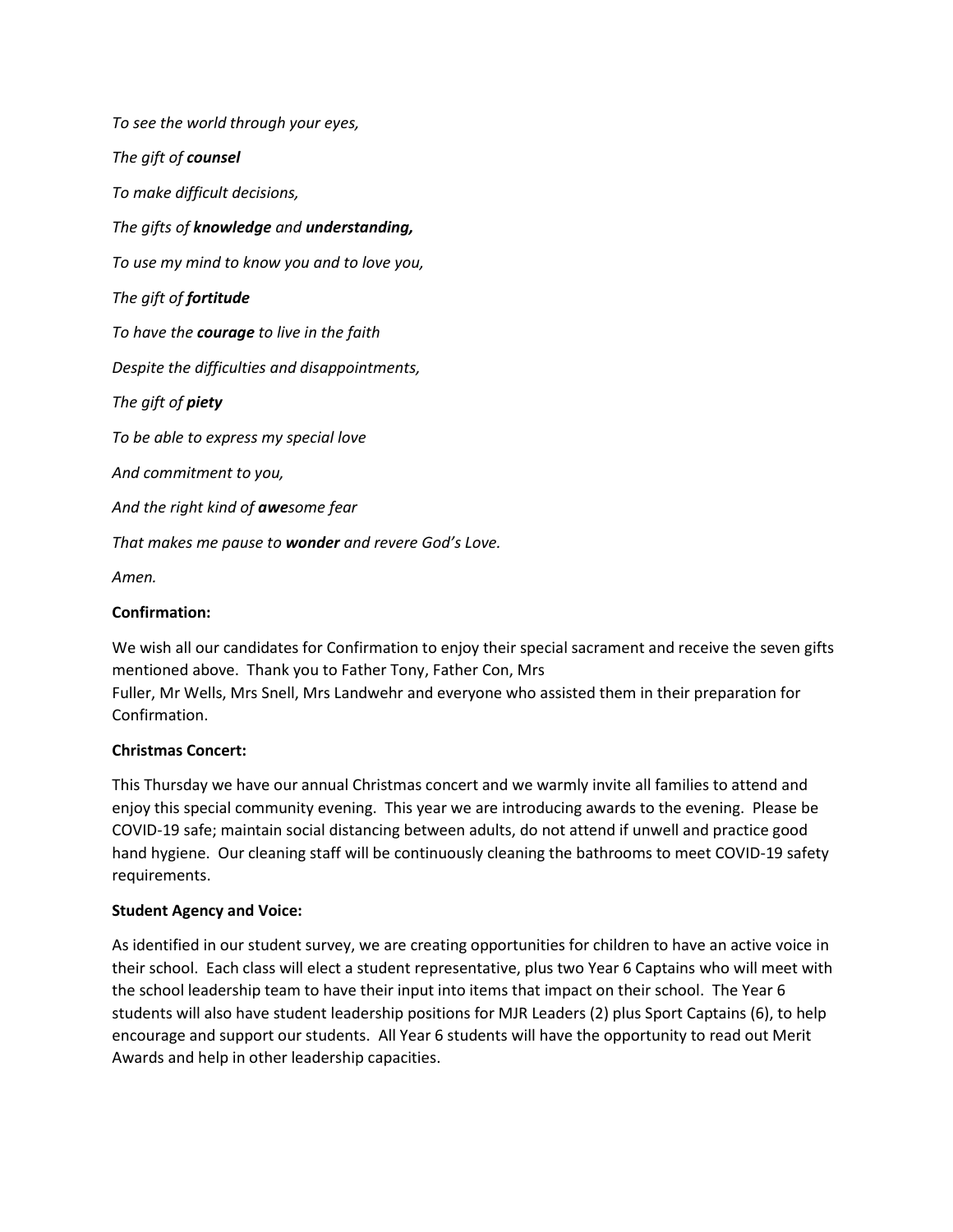#### **End of Year Fun Day:**

One of our main missions is to engage in our local Catholic community. On the last day of term we will be celebrating Mass and having a fun day between recess and lunch. The junior students will have water-based play activities onsite and we will be taking our Year 3 to 6 students to the Drakesbrook Weir for some team games (land and water based). A note will be sent out next week for the Year 3 to Year 6.

#### **2021 Staffing:**

We are blessed to have such an amazing staff and some of our staff are moving to different roles in 2021. Nila Poasa has been appointed as music co-ordinator at St Bernadette's by Lisa Gallin, both Bethany Tucker and Samantha Baggetta at Xavier Catholic by our former Principal Travis Beinkowski. We also thank Georgie Harley and Ebony DeRosa who we may see in a casual role in 2021. We will thank these staff and congratulate Jennifer Gorman on her promotion at our Christmas concert on Thursday night.

We welcome our new Assistant Principals – Peter Hazebroek and Deborah Glorie to our school community. Our class teachers in 2021 will be:

3YO Playgroup – Robyn Trewren & Karen Gear

Kindy – Robyn Trewren, Karen Gear and Silvana Vitale

PP – Maxine Mulholland– Mia Catalano (3 days) and Michelle Ward (2 days)

- Year 1 Joshua Wells
- Year 2 Kate Vidulich

Year 3 – MaryAnn Landwehr & Deborah Glorie (2 days)

- Year 4 Jan Young (1 & 3/4) and Tori Johnson
- Year 5 Vicki Hodgson and Michael O'Dwyer (One Day)

Year 6 – Melissa Fuller and Peter Hazebroek(One Day), Michelle Ward

AFaFE- Jennifer Turner

Special Needs E/A Bec Cherry

Support Junior – Deborah Glorie

Support Toe by Toe- MaryAnn Landwehr

Support Mathematics – Peter Hazebroek

Extension- Michael O'Dwyer

Italian MaryAnn Landwehr,

Physical Education & Health – Tori Johnson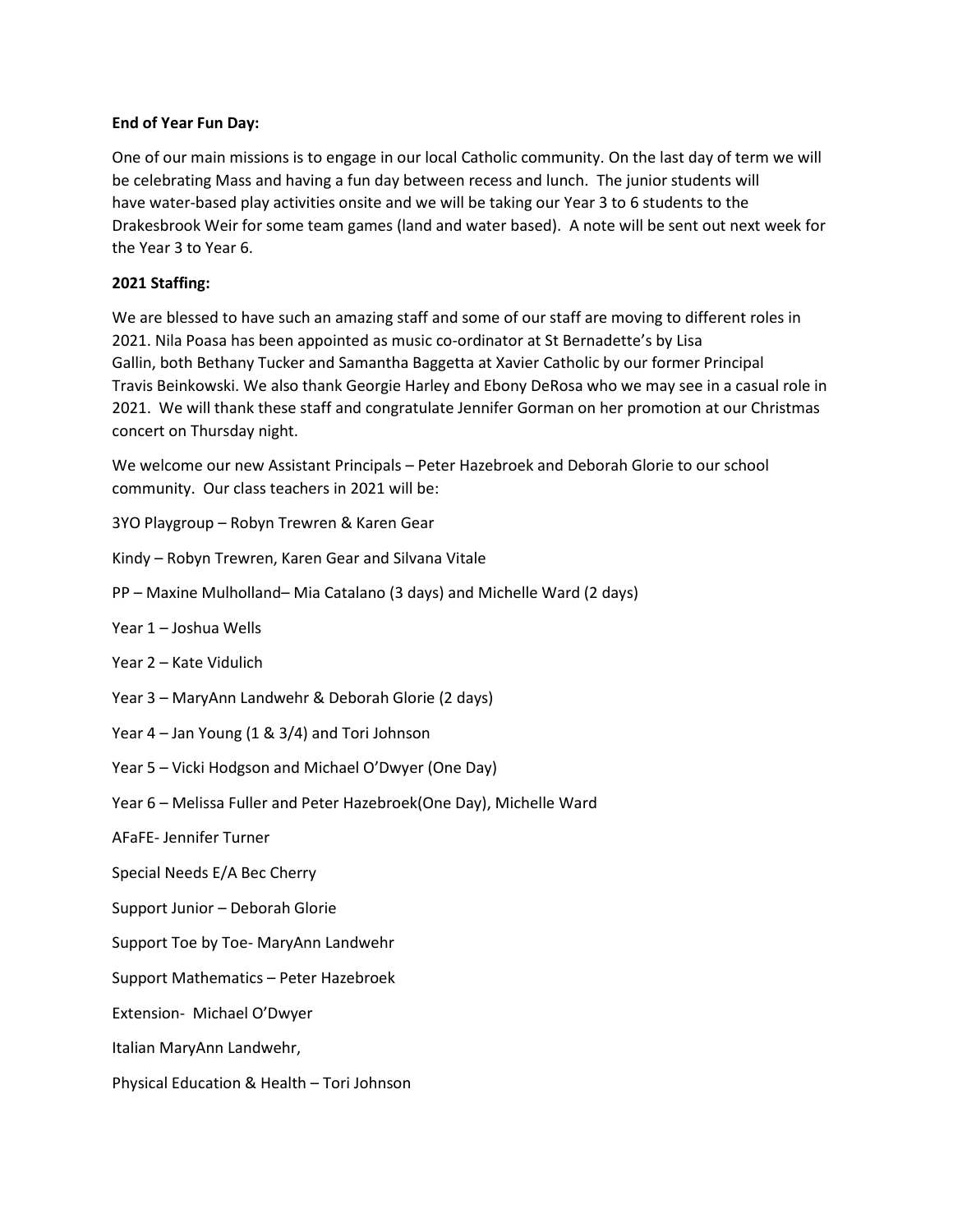The Arts – (Semester 1) Melissa Fuller – (Semester 2) – Yvonne Langan Digital Technologies – Peter Hazebroek Seasons for Growth – Jan Young Grounds – Leigh Hodgson Office – Admin Officer – Heather Brown, Finance – Kathy Alliss Extended Leadership team member – Robyn Trewren Assistant Principals - Peter Hazebroek and Deborah Glorie Principal – Michael O'Dwyer.

#### **Current vacancy for 2021:**

Mrs Alliss is reducing her days in the office in 2021 and there is a two day position available in the office for a suitability qualified person. Please check our website for full details.

#### **AGM:**

Thank you to our many families who attended our school AGM. Thank you to our departing board members Peter LeRoy, Karen Ruben and Candice Look for their dedication and service on the board.

After the AGM, the School Advisory Council (formally known as the school board) met informally to decide on positions. The following was agreed:

| Chairperson         | Larry Lucano                    |
|---------------------|---------------------------------|
| Vice Chairperson    | Jeanette Stampone               |
| Secretary           | Naomi Pinzone                   |
| Treasurer           | Bronwyn Webb                    |
| P&F Reps            | Simone Magno / Camille Odorisio |
| <b>Board Member</b> | <b>Nelly Barr</b>               |
| <b>Board Member</b> | Justin Pisconeri                |
| <b>Board Member</b> | Megan LeRoy                     |

#### **P & F:**

I'd like to sincerely thank and acknowledge this year's P&F Executive for their outstanding effort and contribution towards the school during the year. President, Natasha Williams; Vice President, Rebecca Sutton ; Treasurer, Harrena Platell and Secretary, Bec Whitbread who, along with other members of the P&F, have organised many successful events.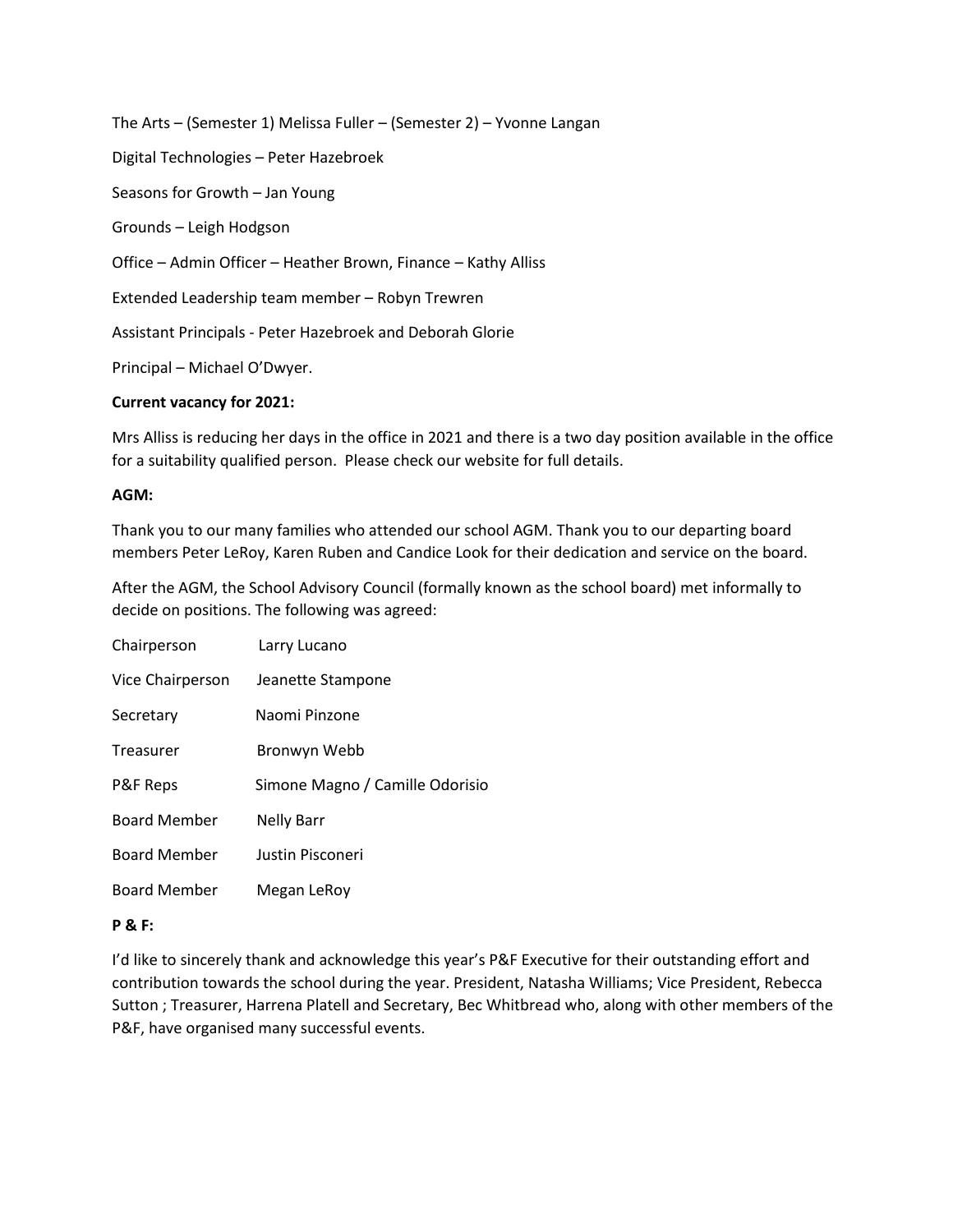#### **2021 P & F**

Congratulations on our new P & F executive: Our new President Camile Odorisio & Simone Magno, Vice President Peter LeRoy, Secretary- Position Available. Treasurer: Harrena Platell. The new committee has a range of exciting and engaging initiatives planned for 2021.

May you have a wonderful weekend.

Kind regards,

Michael O'Dwyer

Principal

### Dates to Remember.........



- Saturday, 28 November Confirmation Mass @ 5:00 pm
- Thursday, 3 December School Christmas Concert & Awards Night @ 6.00 pm
- Friday, 4 December Year 7 MCC 2021 Orientation Day at MCC
- Friday, 4 December Yr 1 to Yr 6 in 2021 Move Up' Day
- Monday, 7 December Year 6 Assembly @ 1:10 pm in the Josephite Centre
- Tuesday, 8 December Year 7 WDHS 2021 Orientation at WDHS
- Tuesday, 8 December Year 6 Graduation Mass @ 5:00 pm
- Tuesday, 8 December Year 6 Graduation Dinner @ 6:00 pm
- Wednesday, 9 December 3 YO Playgroup Christmas Party
- Wednesday, 9 December School Reports go home
- Thursday, 10 December End of Year Kindy celebrations
- Friday, 11 December End of Year whole school Mass @ 9:00 am
- Friday, 11 December PP-Yr 6 End of Year Fun Day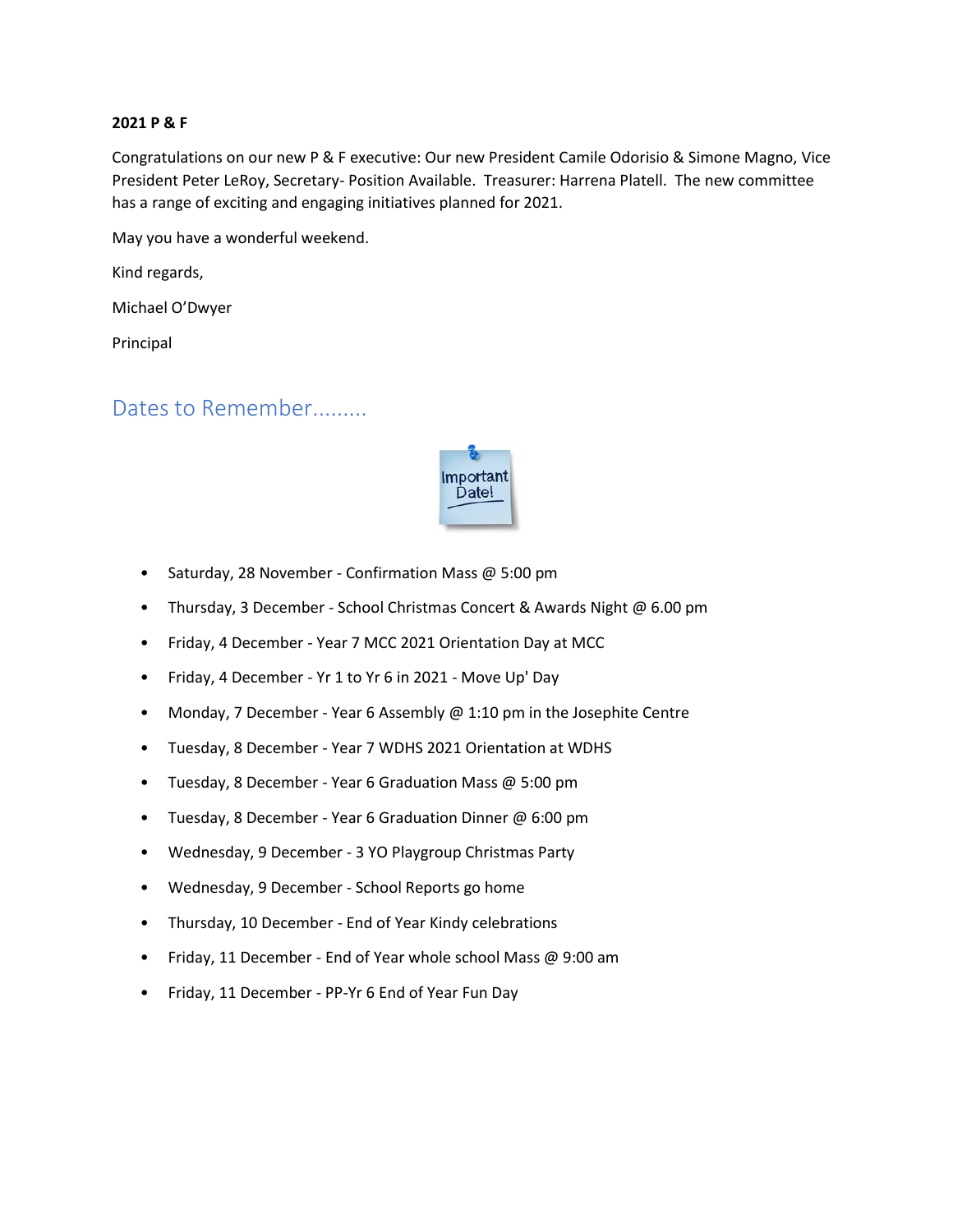### 2021 Instrumental Music Program



Mandurah Catholic College (MCC) provide music tutor's at each of its feeder schools within the Peel region. If there are enough students at St Josephs School, Waroona for a particular instrument, the tutor will come once a week and perform the lesson onsite during school hours. Fees are billed directly from MCC . The recommended age for instrumental lessons are;

Year 2 upwards - Vocal, Violin, Piano, Keyboard

Year 3 upwards - Guitar, Drums

Year 4 upwards -Clarinet, Flute, Trumpet

For an application, please see Heather Brown in the school office.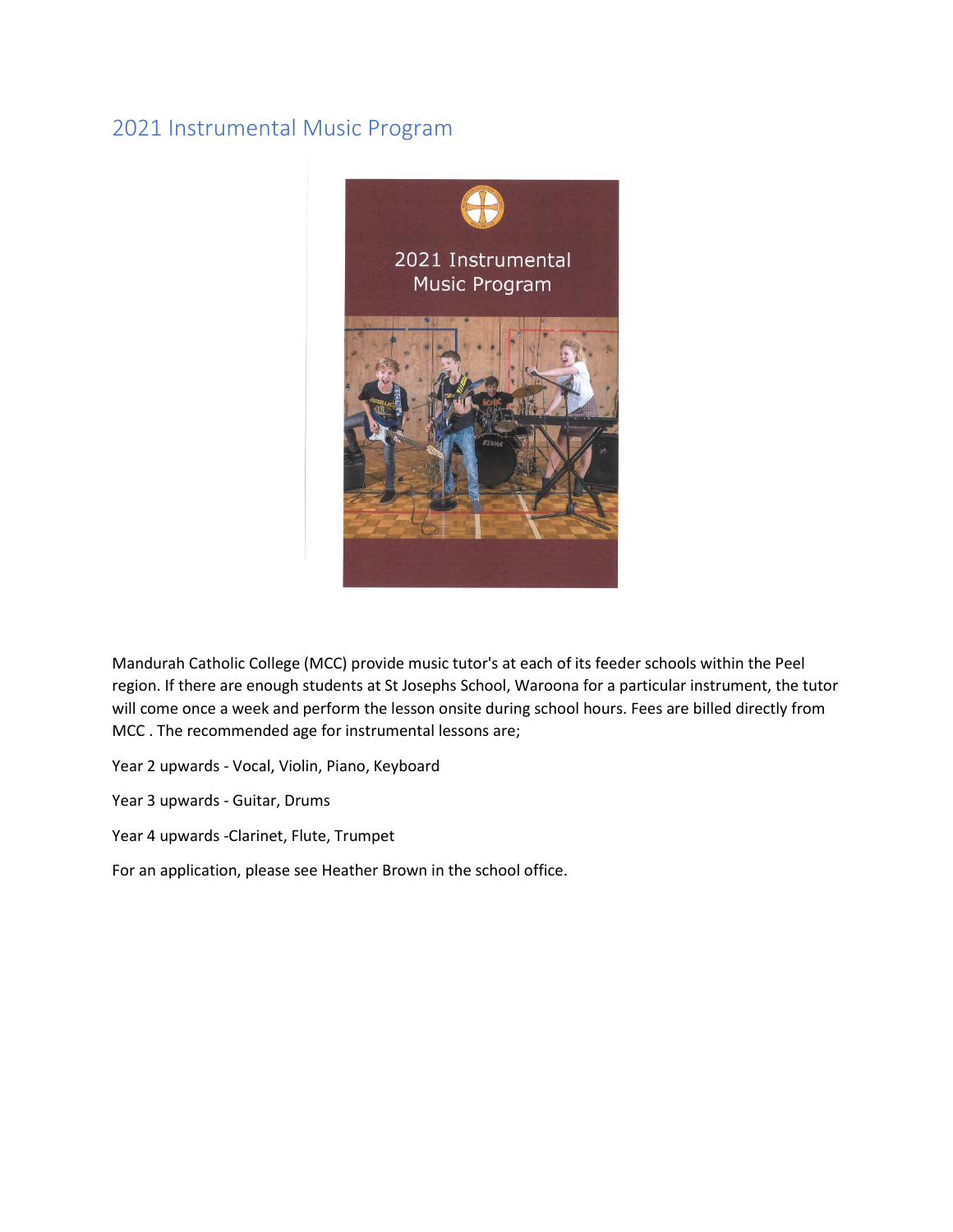

### Did You Know...............



- What time did the man go to the dentist?.............Tooth hurty!!
- Congratulations to Charlie LeRoy (Year 6) for making the Under 13 Boys Division 2 Mandurah Magic team. Your hard work and perseverance has paid off!
- What do you call cheese that isn't yours?.................Nacho cheese!
- **2021 Term Dates -** (to be confirmed)

Term 1 01/02/2021 - 01/04/2021

- Term 2 19/04/2021 02/07/2021
- Term 3 19/07/2021 24/09/2021
- Term 4 11/10/2021 10/12/2021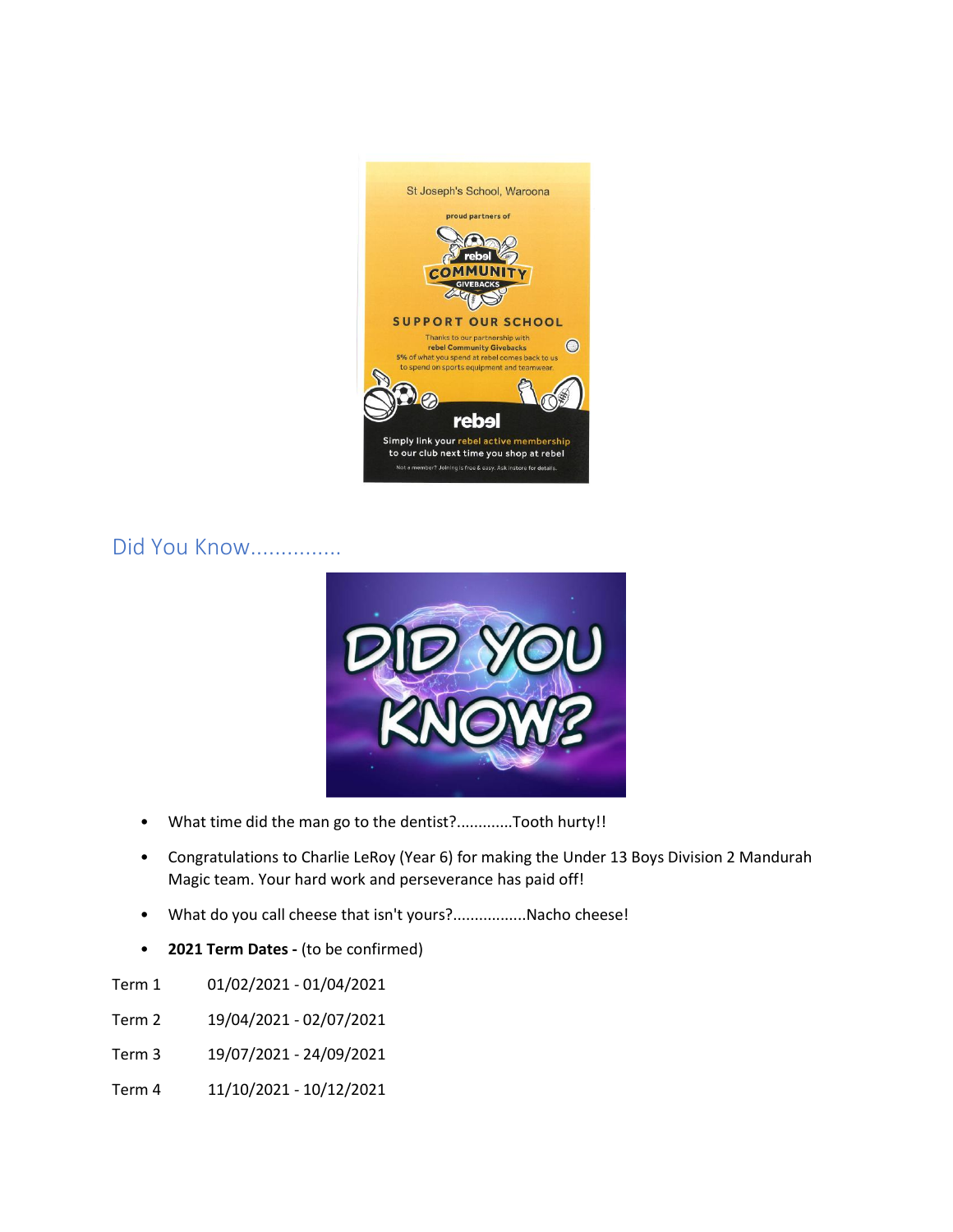# Containers For Change



Start collecting your recyclable containers. They can be cashed in at the Waroona pop up collection point located at the Town Hall on a Wednesday or Saturday morning. St Joseph's School, Waroona have registered for the scheme so families can use the opportunity as a donation to the school. You just need to show our Scheme ID number of C10333294.

## Uniform Rescue



St Joseph's Waroona have decided to partner with 'Uniform Rescue'. This worthy organisation collects unwanted school uniforms from schools around Western Australia, which are then donated to schools and communities overseas who can give the uniforms a second life.

We will be donating our old

discontinued formal stock and we need backpacks for packing them in. Uniform Rescue send backpacks full of clothes over in shipping containers as this is a perfect size for shipping containers plus the backpack can also be used at its destination.

If you have any back packs at home that are no longer being used (can be any backpack, not just school ones), please drop them off to the school office for us to help support this organisation.